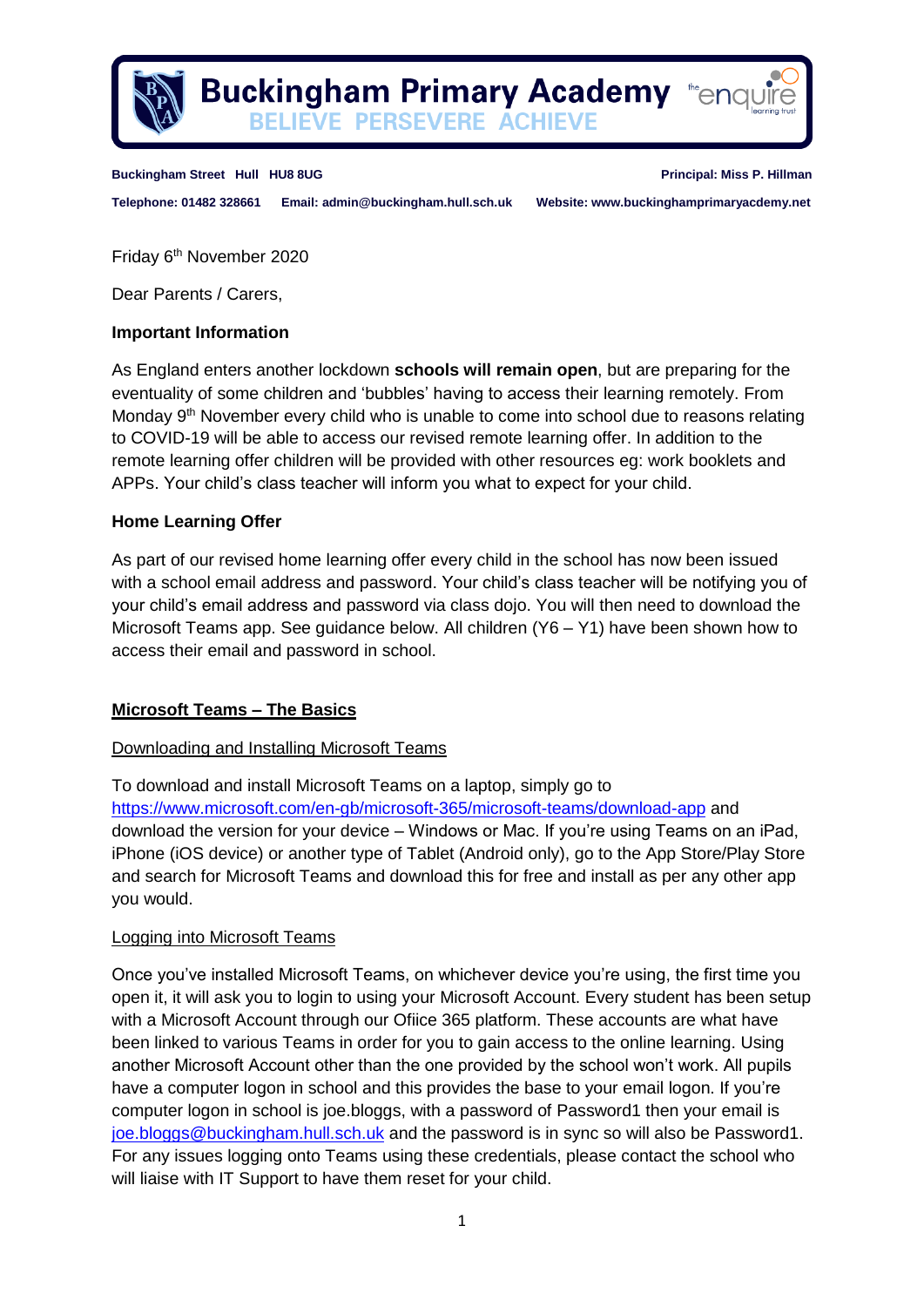

**Buckingham Street Hull HU8 8UG Principal: Miss P. Hillman** 

**Telephone: 01482 328661 Email: admin@buckingham.hull.sch.uk Website: www.buckinghamprimaryacdemy.net**

## Menu Items

Once you've logged into Teams, whether that be on a laptop, computer, phone or tablet, the menu structure is uniform across them all. The 4 sections you need to use are Activity, Teams, Assignments and possibly Calendar (if your teachers are giving online remote video lessons).

Teams show you which Teams you're a part of. Teachers create the Teams and invite you into them for Remote Learning. The structure of the Team itself will be different per teacher but in the main there would be a Discussion board, Files, and Resources.

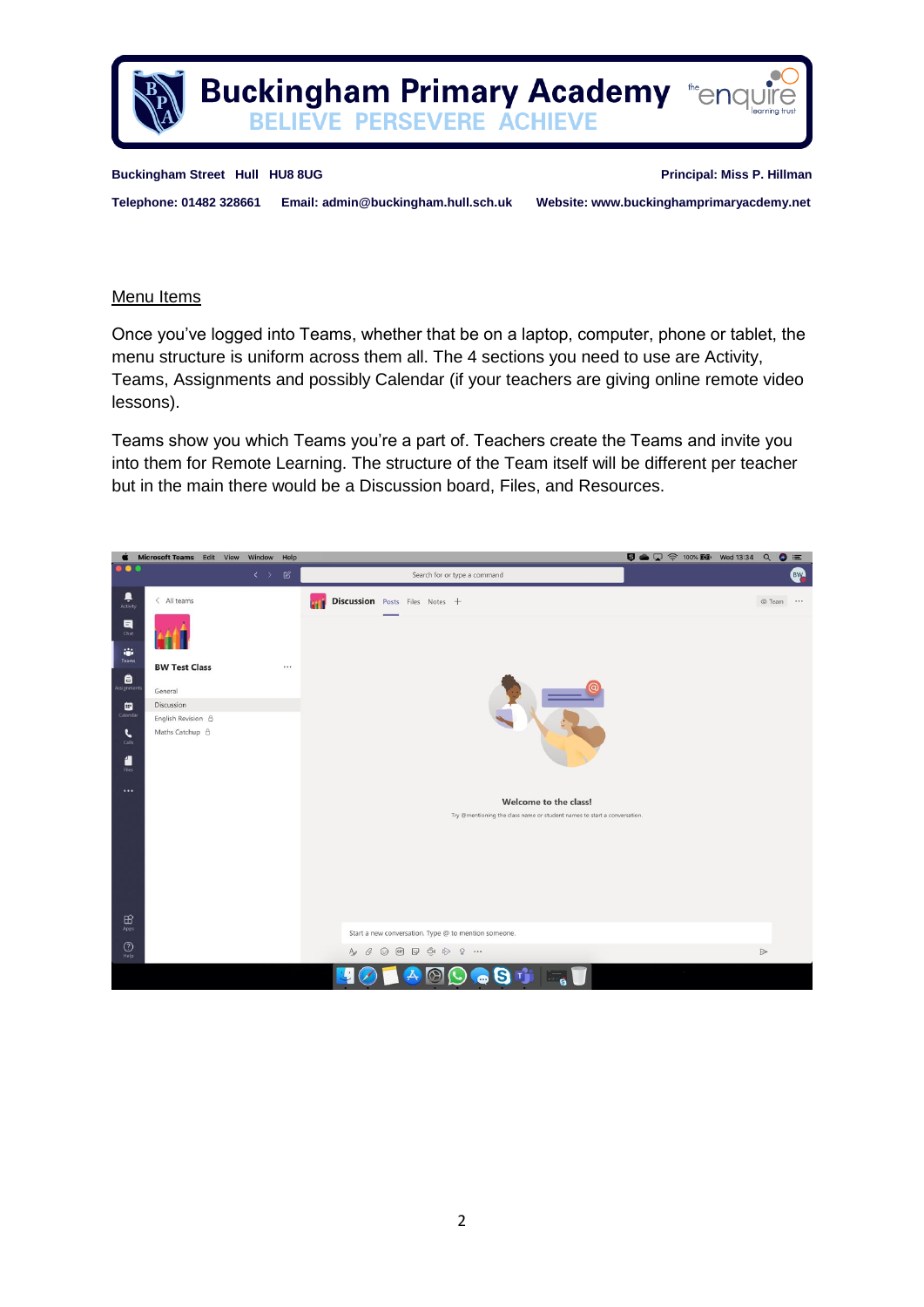

**Buckingham Street Hull HU8 8UG Principal: Miss P. Hillman** 

within this to 'Hand in' completed work.

**Telephone: 01482 328661 Email: admin@buckingham.hull.sch.uk Website: www.buckinghamprimaryacdemy.net**

Assignments shows you all the 'lessons' that Teachers have set with work they have set for you to complete. Each Assignment is contained within itself so there will be a Title, Description, Resources, Files, and Due Dates set for each. There'll also be clear sections